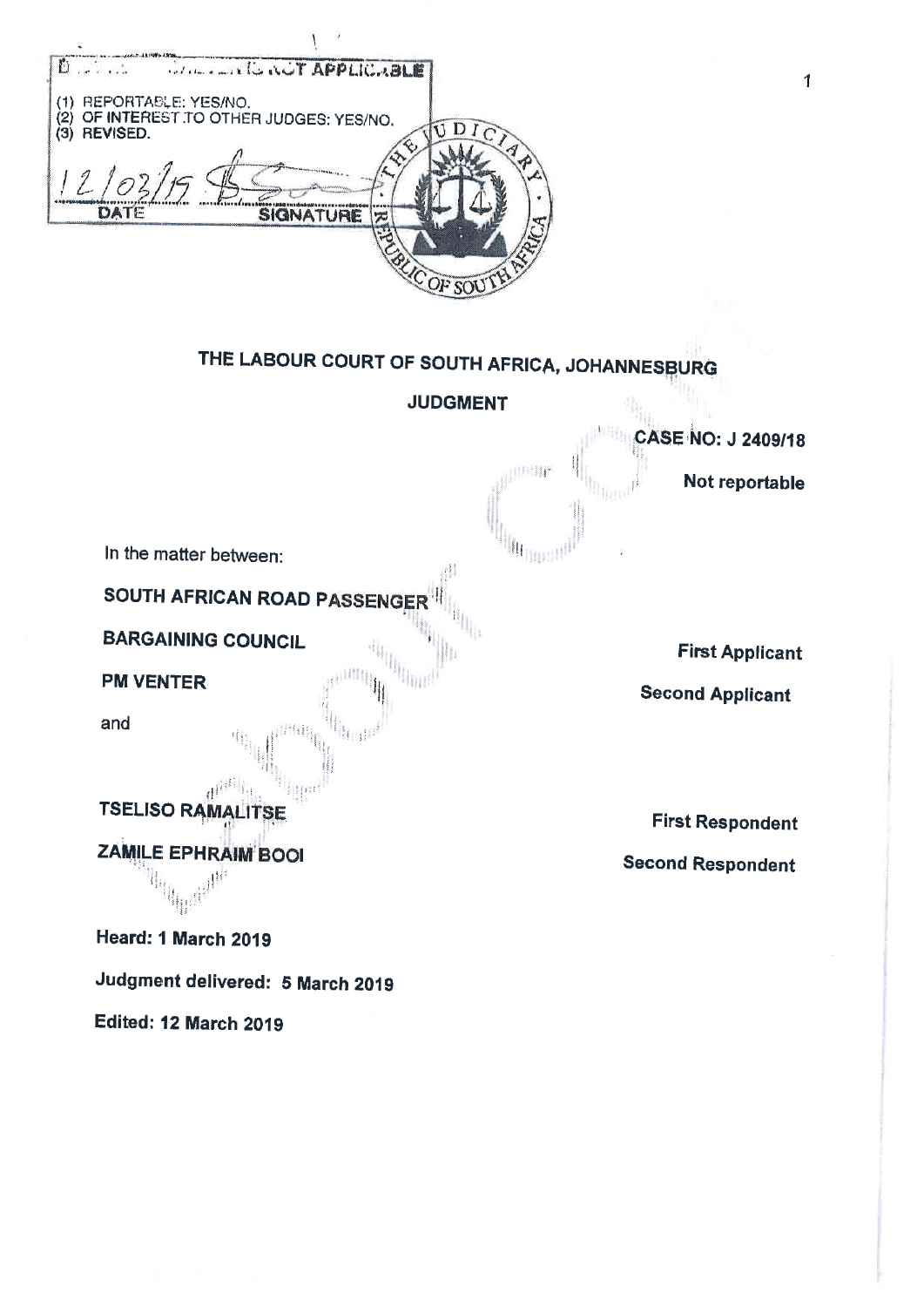## JUDGMENT

## VAN NIEKERK J

- [1] The respondents have been found to be in contempt of the first applicant (the second applicant now deceased). The matter has been referred to this court for confirmation of that finding, and for an appropriate sanction
- [2] At the hearing of the application, it was common cause that relief was sought only as against the first respondent, and that a fine of R2000, suspended for a period of two years on condition that the first respondent was not found guilty of contempt of the first applicant, was an appropriate sanction. Having regard to the facts and in particular, the nature of the misconduct; (the first applicant was found to have lied to the arbitrator), I agree that the finding of contempt should be confirmed and that the agreed penalty is appropriate.
- The applicant seeks the costs of these proceedings. A costs order is opposed,  $[3]$ primarily on the basis that the first respondent is indigent, and that the agreed<br>sanction is sufficiently salutary to prevent any recurrence of the contempt. The applicant submits that the first respondent showed no remorse in his answering<br>affidavit, and until the day of the hearing, persisted with his false denials instead<br>of expressing remorse and contrition. Further, the first
- [4] Section 162 of the LRA empowers this court to make orders for costs. In doing so, the court exercise a discretion, having regard to the requirements of the law and fairness. The court is ordinarily hesitant to make cos As far back as 1991, what was then the Appellate Division of the Supreme Court<br>(See National Union of Mineworkers v East Rand Gold and Uranium Company Ltd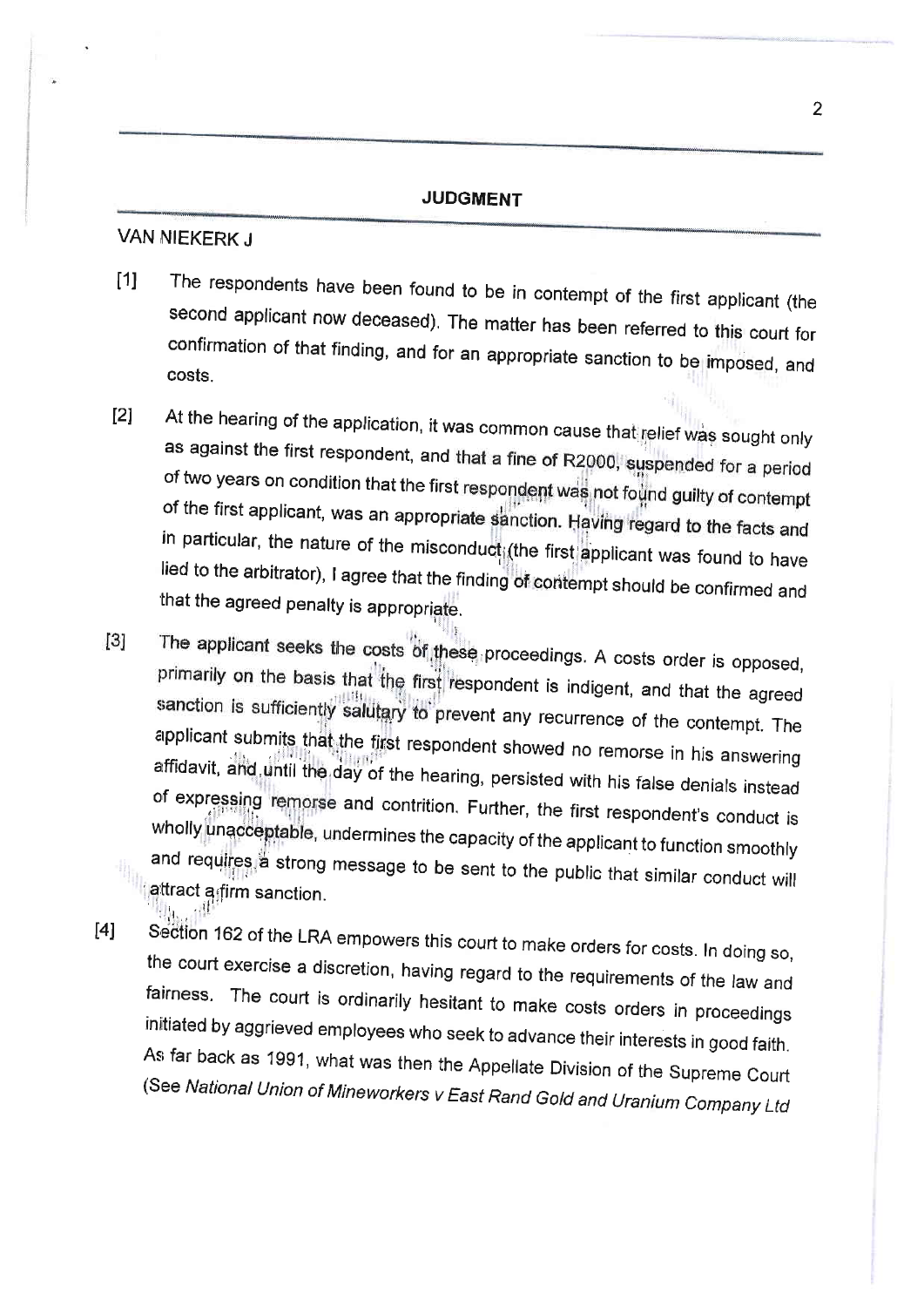1992 (1) sA 700 (AD)) confirmed that considerations of fairness may require the ordinary rule that costs follow the result to yield - this is particularly so where there is a genuine dispute between the parties and an on-going relationship and where 'especially where that dispute has been a bona fide one', The court observed that an order for costs may damage the relationship between the parties and thereby detrimentally affect labour peace and the conciliation process. In this regard, the conduct of the parties is 'obviously relevant', All in all, the court is required to exercise a discretion with 'proper regard to all of the facts and circumstances of each case'. This formula has survived the test of time  $-$  in Zunguly Premier of the Province KwaZulu -Natal (2018) 39 ILJ 523 (CC), the Constitutional Court affirmed that in the exercise of the discretion conferred on it, this court must necessarily take into account the interests of fairness, and in dollig so, must have due regard to the conduct of the parties. (See also Allan Long v South African Breweries (Pty) Ltd and others CCT 61/18, 19 February 2019.)

[5] The answering affidavit suggest that the first respondent continued to deny the obvious - that he had lied to, the second applicant. There is no expression of remorse. The offence of lying to an arbitrator tasked with conducting a statutory proceeding is one that ultimately undermines the integrity of the process, and ought to be regarded seriously. While the sanction for the first respondent's admitted contempt to some extent addresses that concern, the applicant has been obliged to prosecute an opposed application to secure the relief it seeks. There was never any basis for opposition to the order sought, and the applicant is entitled to have at least a portion of its costs awarded as against the first respondent. Had the first respondent adopted a different approach to these proceedings, there would have been a different consequence. I intend to award the applicant the costs that it incurred post the filing of the answering affidavit.

I make the following order:

1. The ruling issued by the second applicant that the first respondent be found in contempt of the first applicant is confirmed,

3